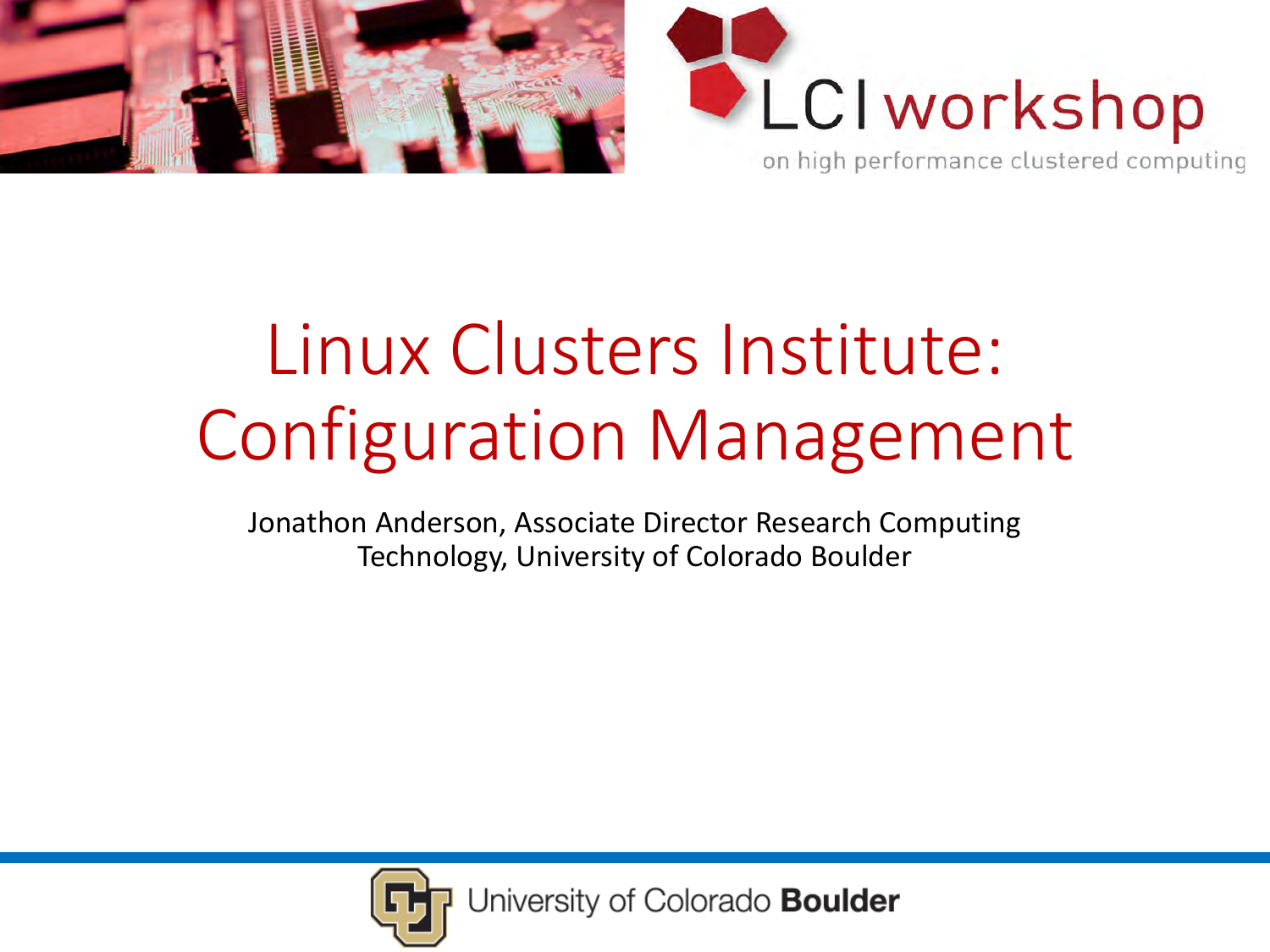

#### About me

- HPC systems since 2006
- Started using Puppet in 2009
	- Also use SaltStack for personal projects
- CU Boulder Research Computing since 2014

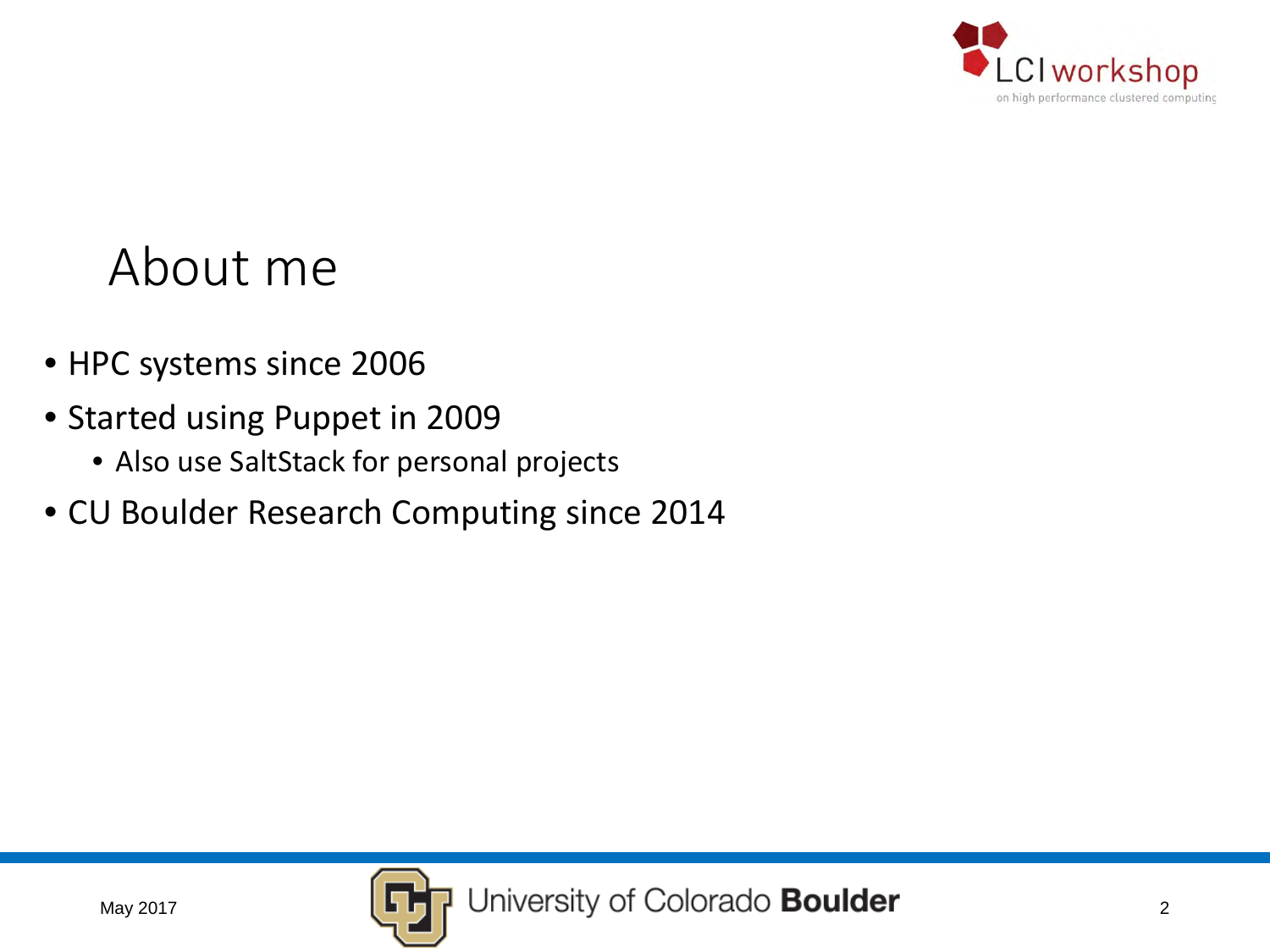

### Goals

- Understand what configuration management is and why it is useful
- Know what tools exist (and how to choose?)
- Be equipped to convey the benefits of configuration management to peers and management

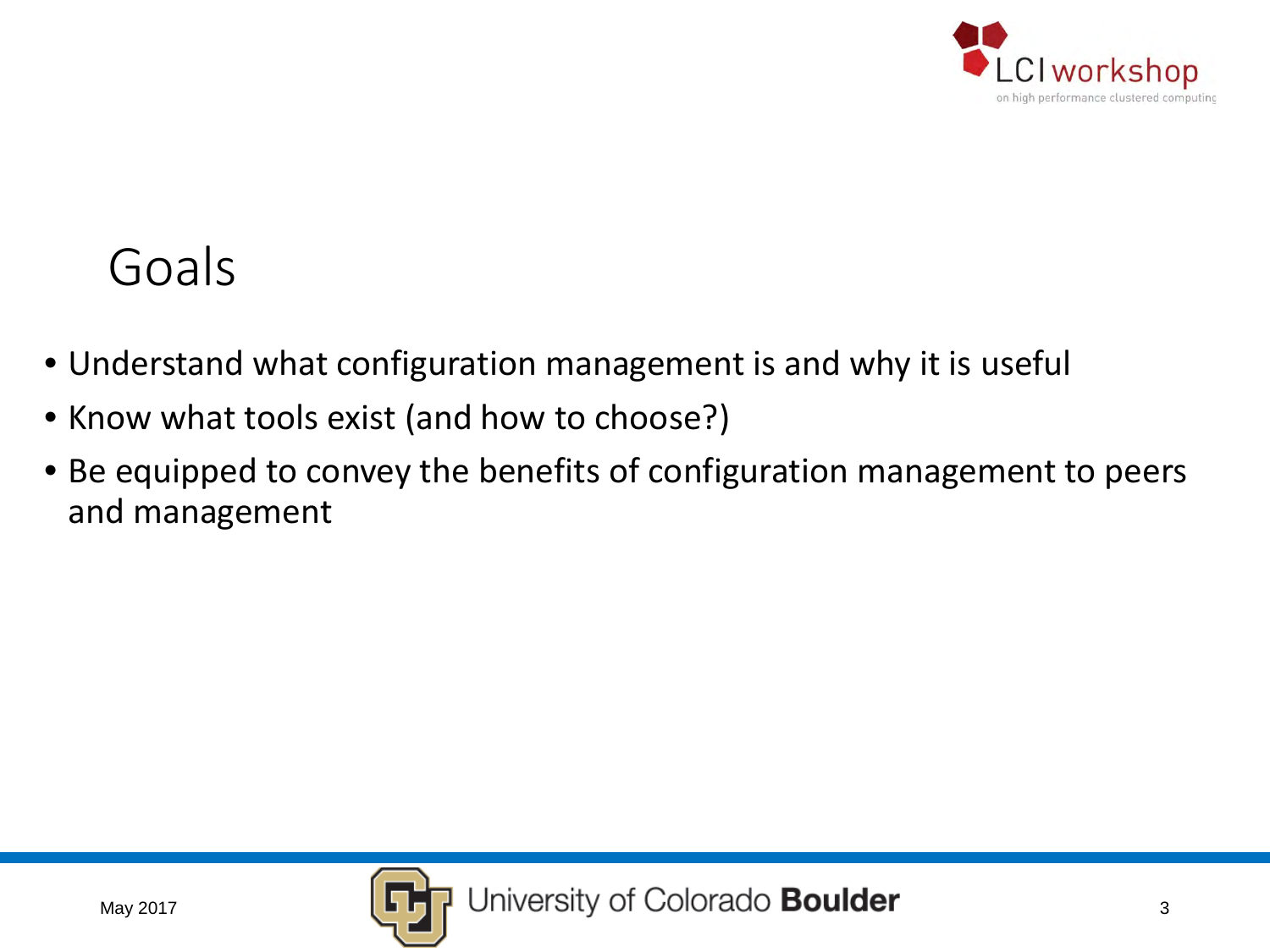

## Out of scope

- Learning everything you need to know about a specific tool
	- Puppet will be used in examples; but the principles are broadly applicable
- Designing a specific or complete configuration management strategy for your site

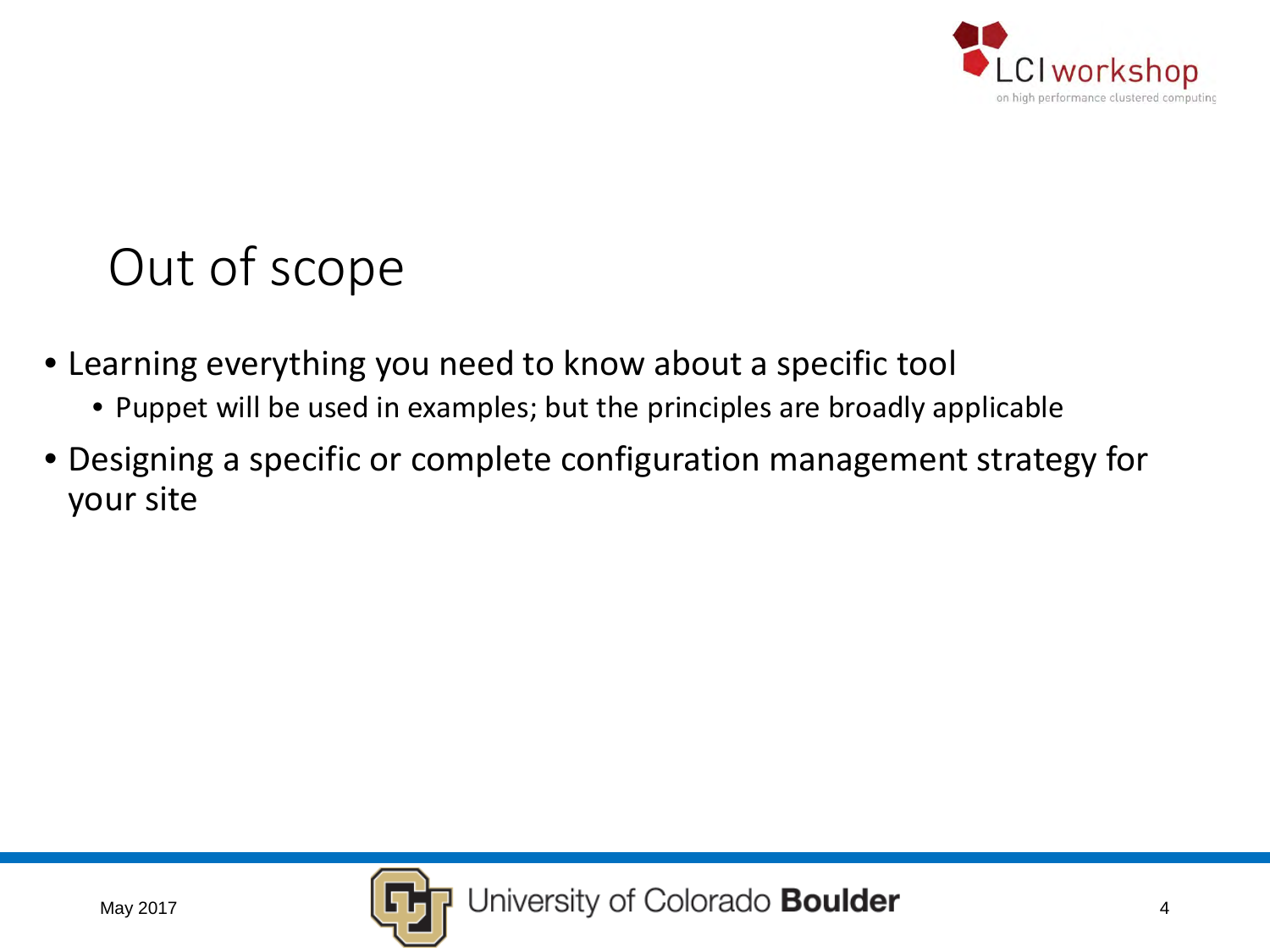

# What is "configuration management"?

- Every system has a current state
	- Files on the hard drive
	- Running processes and services
- That state has to come from somewhere
	- Installation / provisioning procedure
	- Manual "by hand" changes or scripts run
	- "Golden master" images

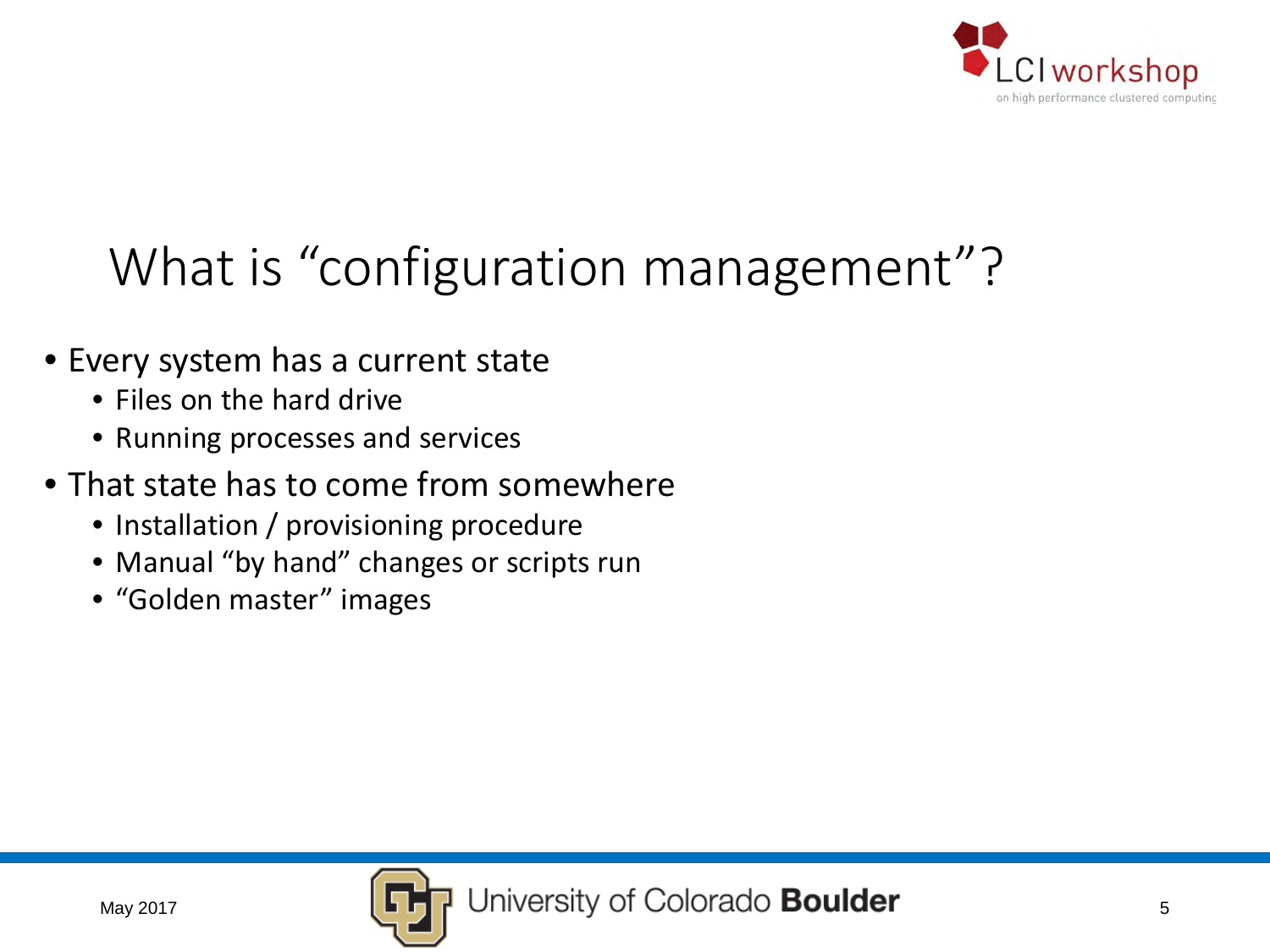

### Features of modern systems

- Idempotency
	- "Desired-state" configuration
- Revision control
	- "Infrastructure as code"
- Composable and flexible

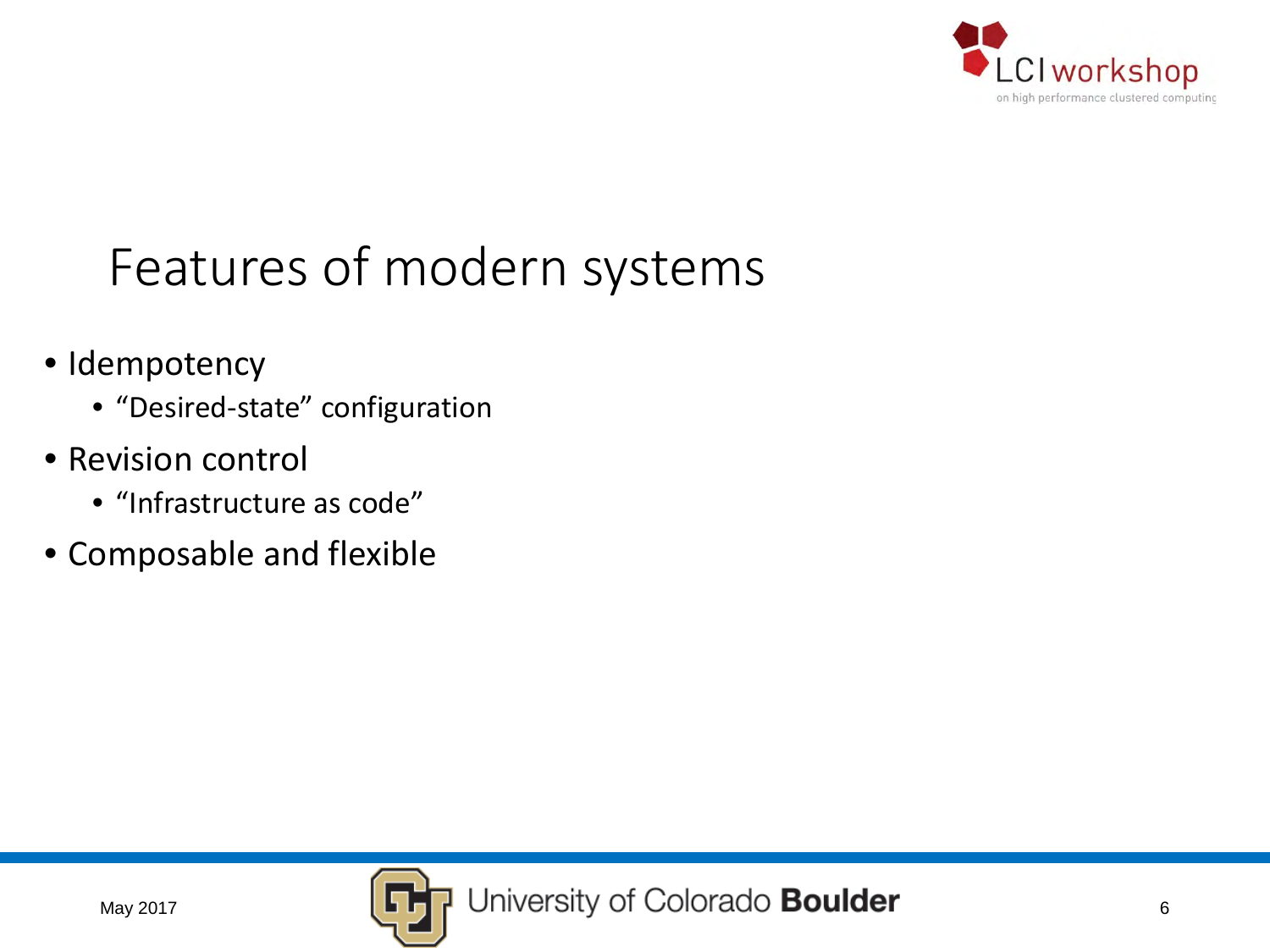

# Why bother?

- Automation
- Composition
- Confirmation
- Revision history

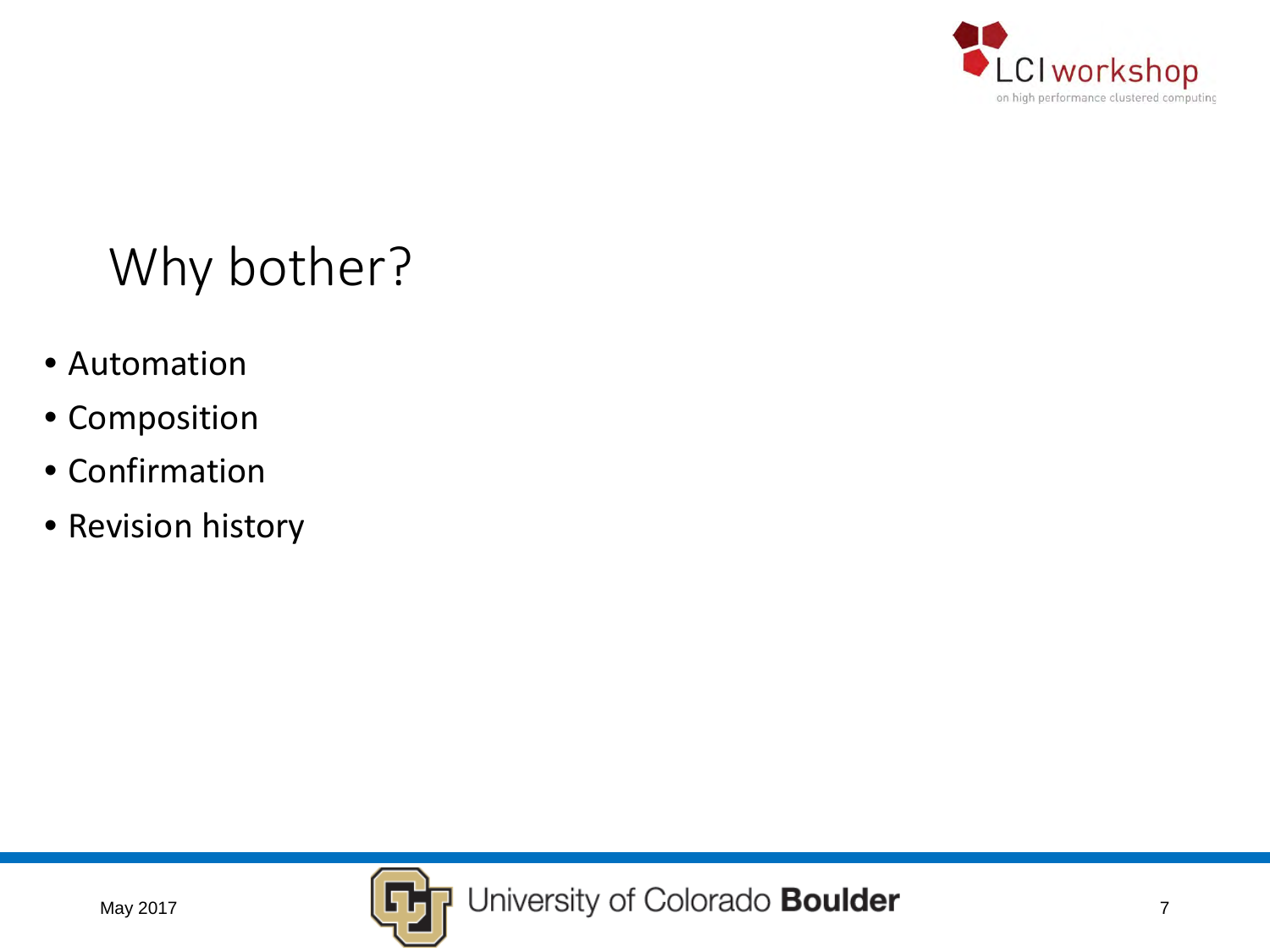

# Benefits of configuration version control

- Built-in documentation (change logs, summaries, etc.)
- Peer review (issue tracking, merge requests, email alerts)
- Reverts

http://infrastructure-as-code.com

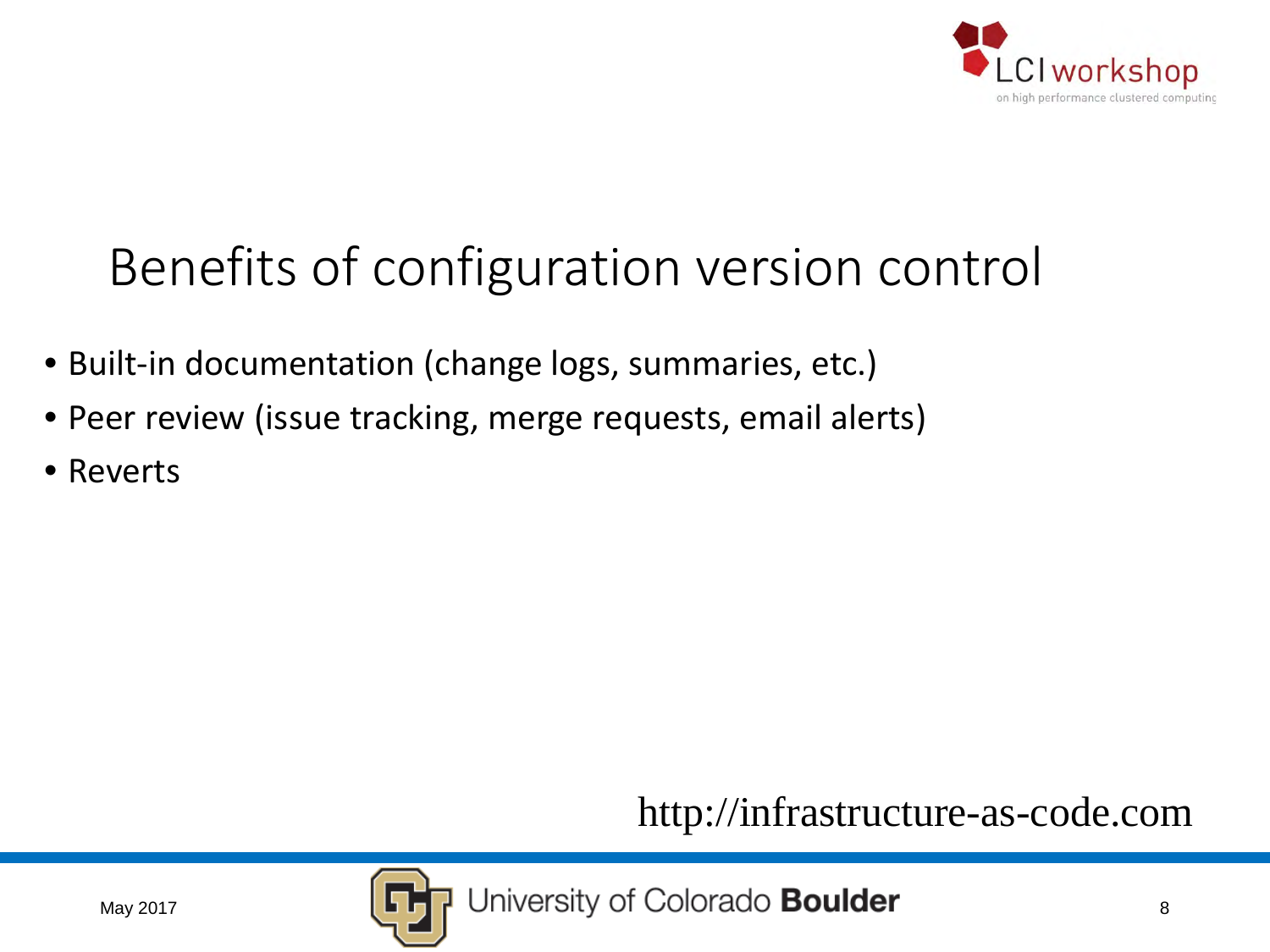

### Benefits of configuration management summary

- Centralized catalog of all system configuration
- Automated enforcement of system state from an authoritative source
- Ensured consistency between systems
- Rapid system provisioning from easily-composed components

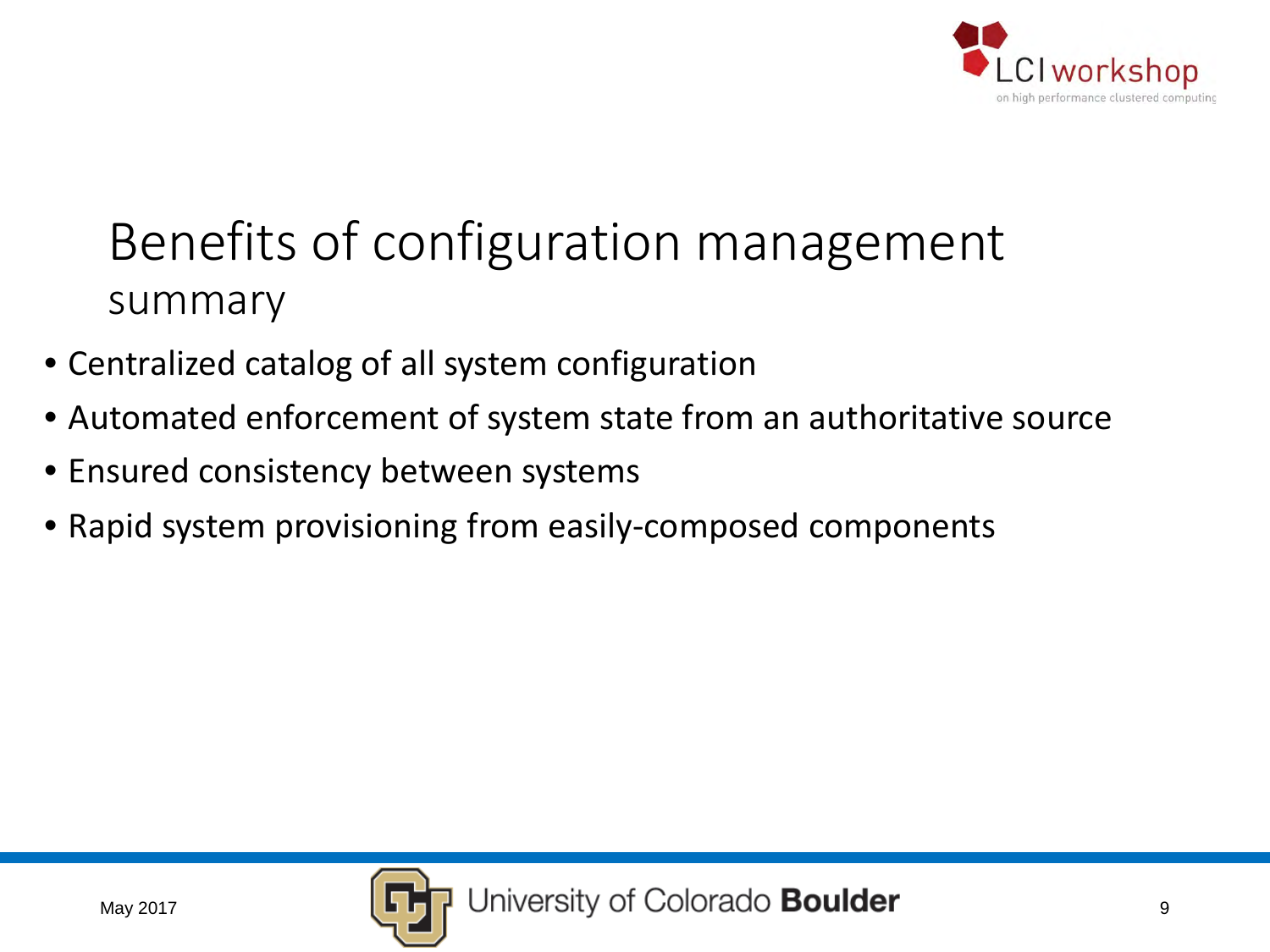

# Modern configuration-management systems

- Puppet
- Chef
- CFEngine
- Salt
- Ansible

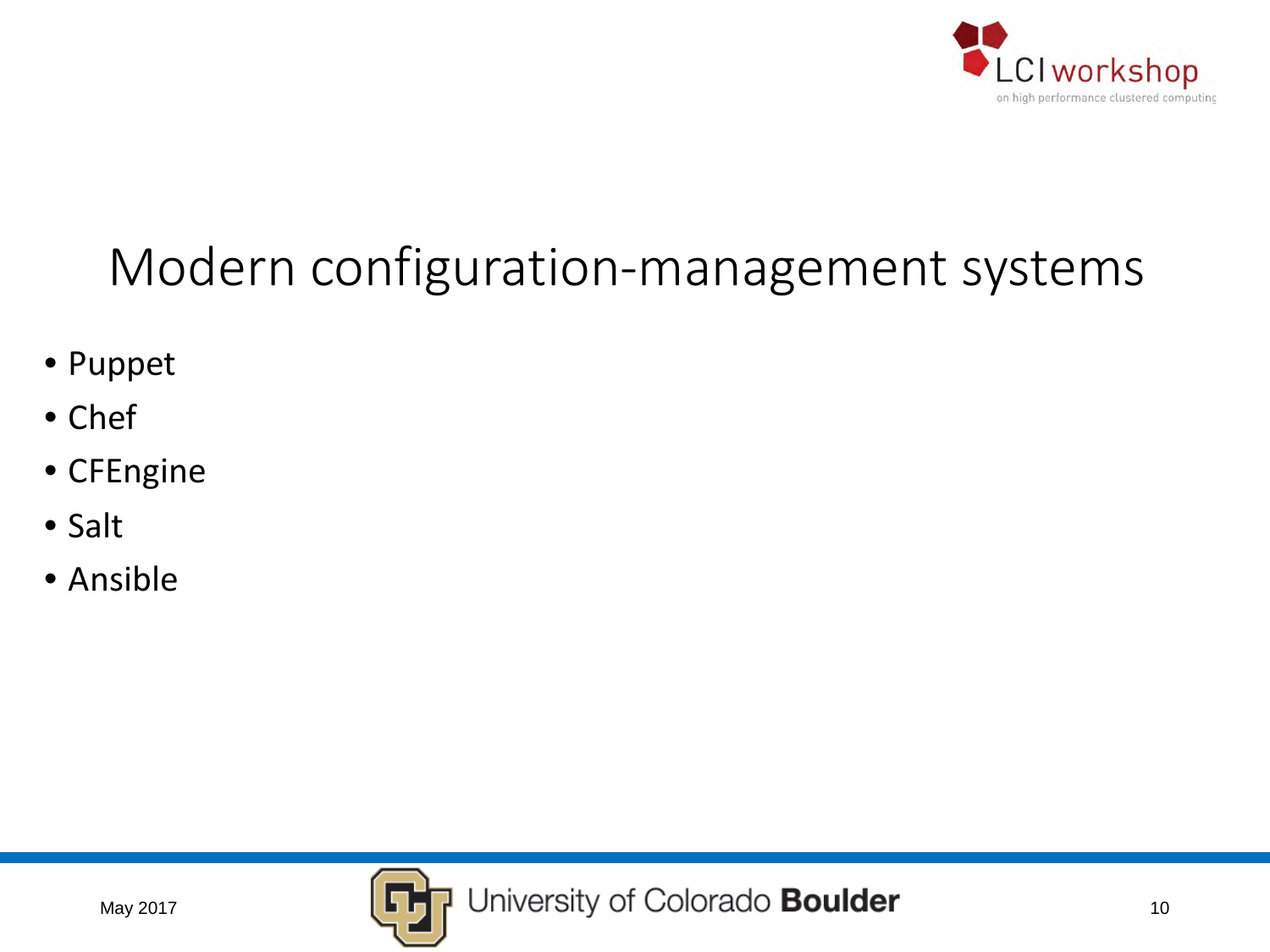

### Getting started

- Pick a simple, common part of your configuration
	- ntp
	- resolv
	- nsswitch
	- sudoers
- Implement and test (start with "no-op")

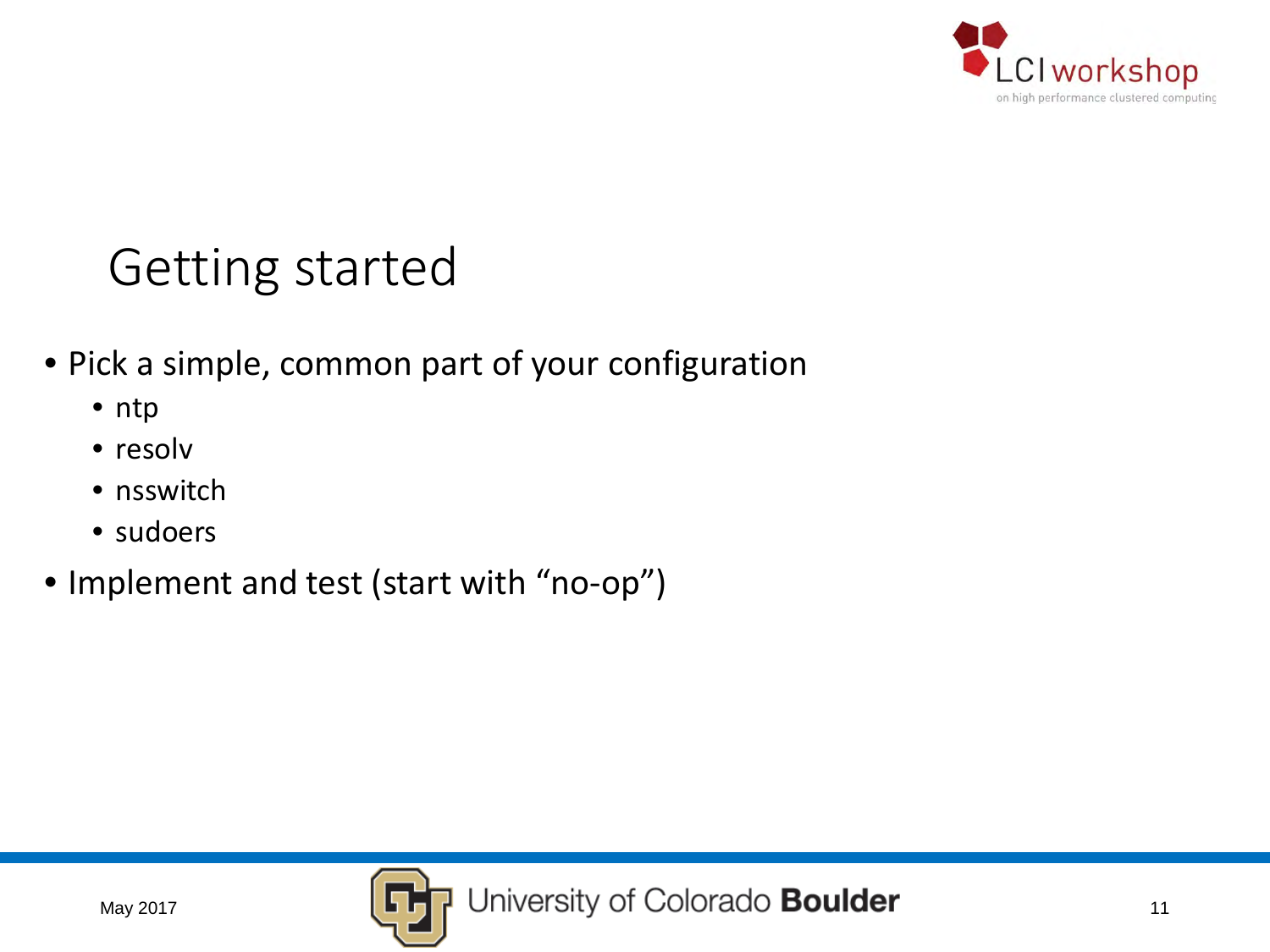

#### Directory structure

modules/ ntp/ manifests/

init.pp

files/

ntp.conf

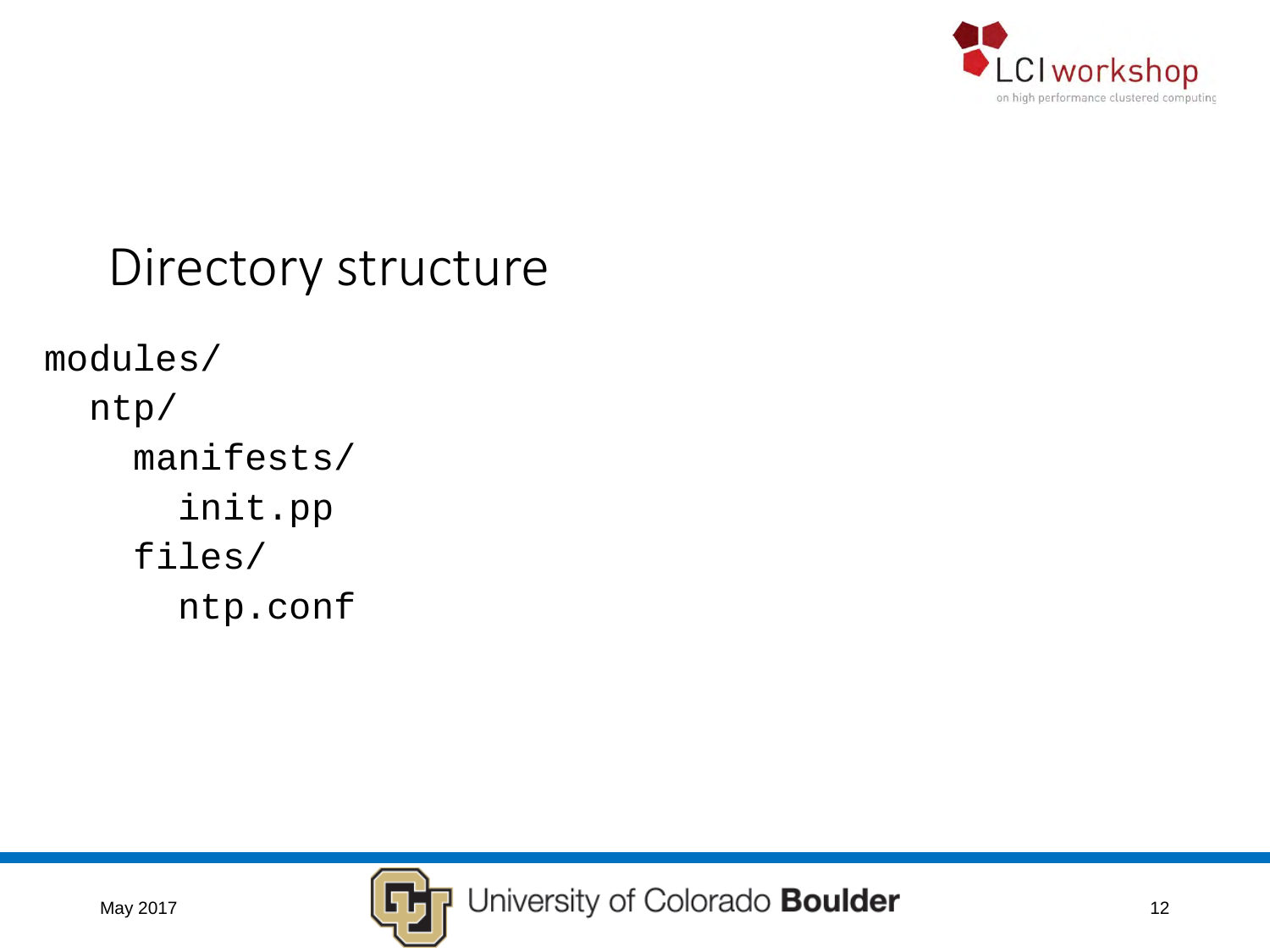

```
class ntp {
 package { 'ntp':
   ensure => installed,
  }
  file { '/etc/ntp.conf':
    source => 'puppet:///modules/ntp/ntp.conf',
   owner => 'root',
   group => 'root',
   mode => '0644',
   require => Package['ntp'],
  }
  service { 'ntp':
    ensure => running,
   enable => true,
   require => File['/etc/ntp.conf'],
  }
}
```
**# modules/ntp/manifests/init.pp**

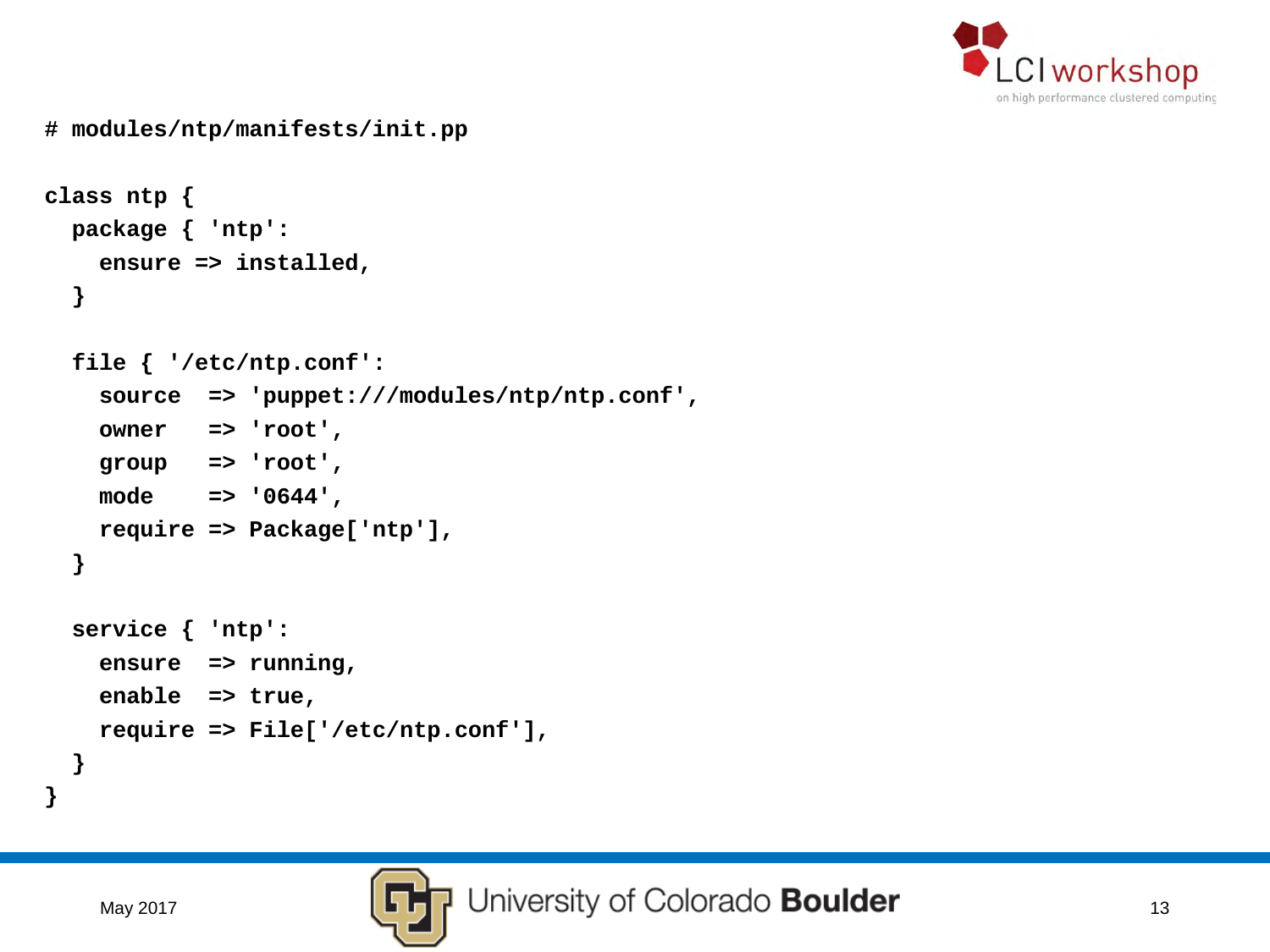

**# manifests/site.pp**

```
node 'node1' {
  include ntp
}
```
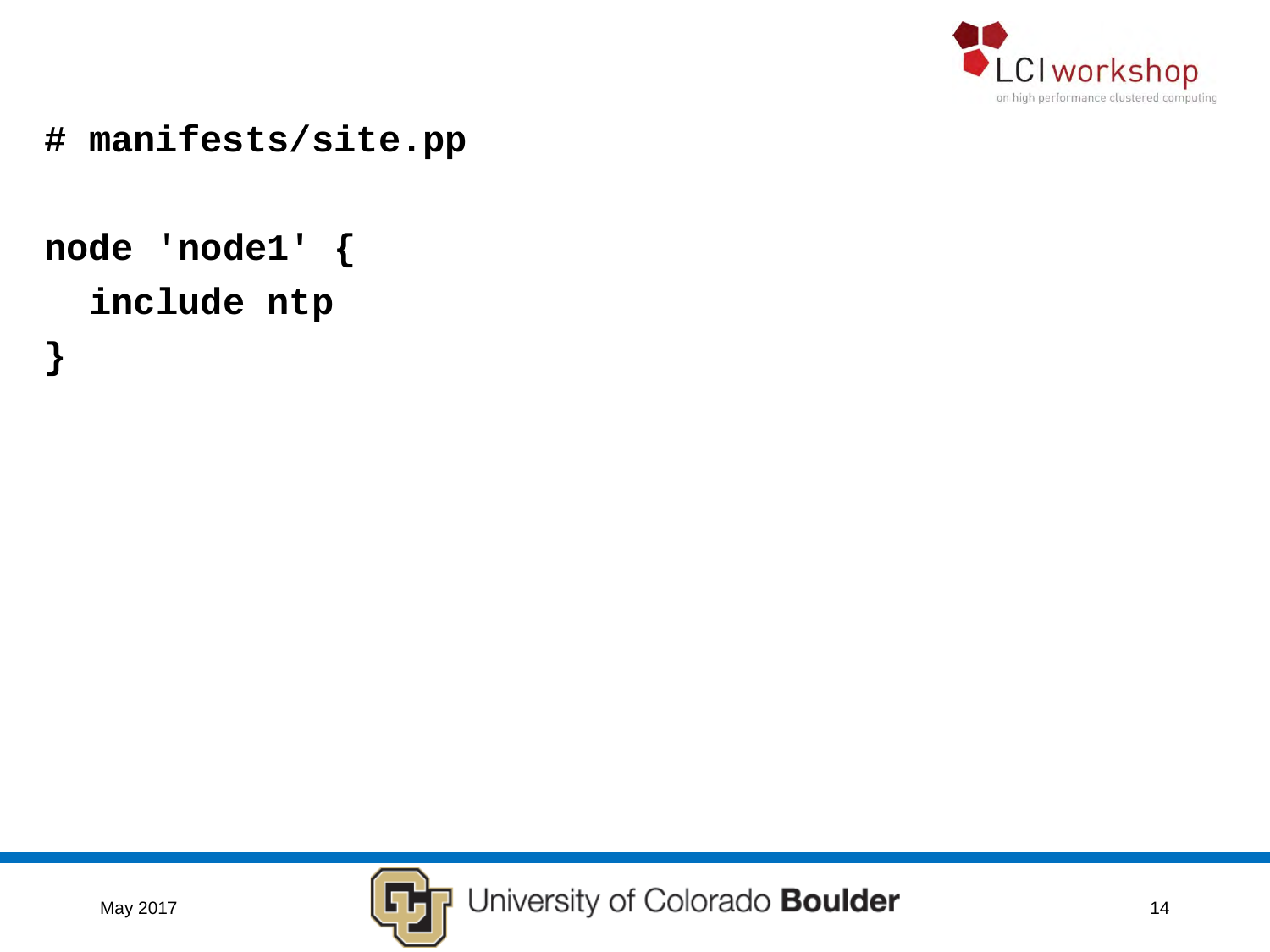

### Testing the prototype

**# puppet apply --noop \**

**--modules modules manifests/site.pp**

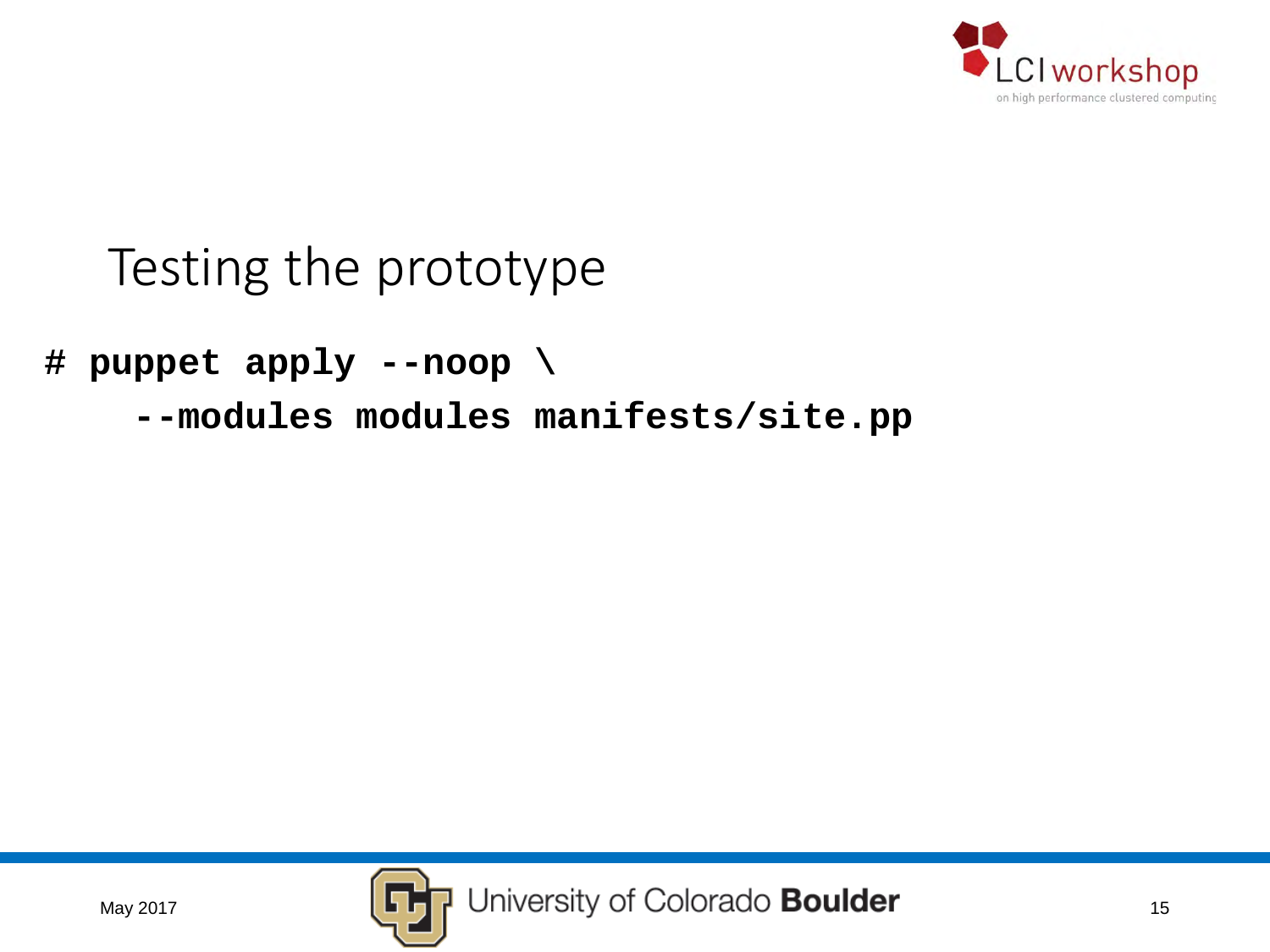

#### Next steps

- Top-level node roles
- Add features you need now (don't try to do everything at once)
- Convince, teach, and assist your team
- Continue until you have no more questions about your environment

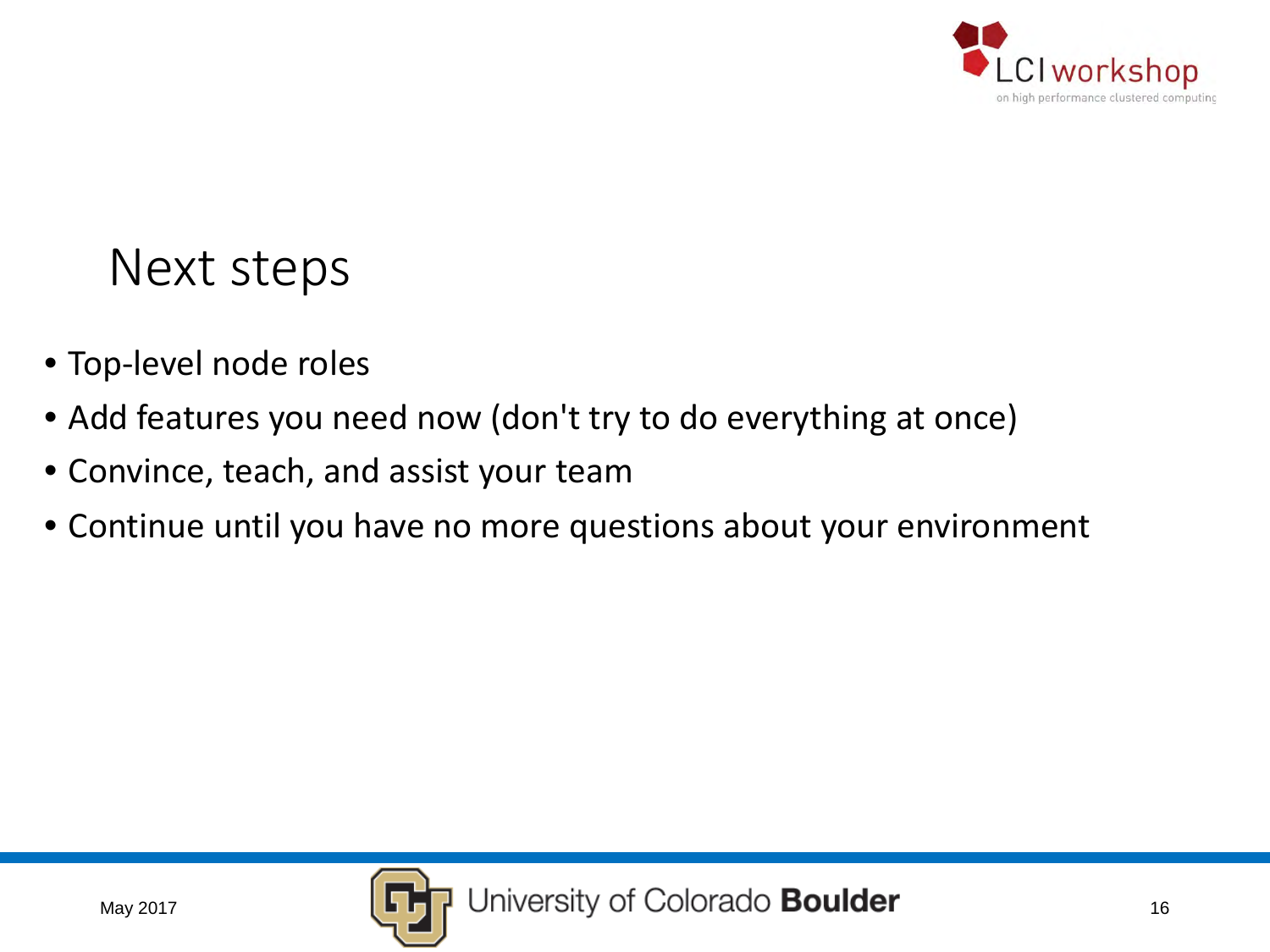

### Advocating to colleagues

- Work is front-loaded, so early work seems much more costly
- System might undo work done by others
	- Add comments at the top of managed config files
- Offer to help colleagues port
- Work with at least one other person
- Be as transparent as possible
	- Commit emails
- Document how to port an existing host

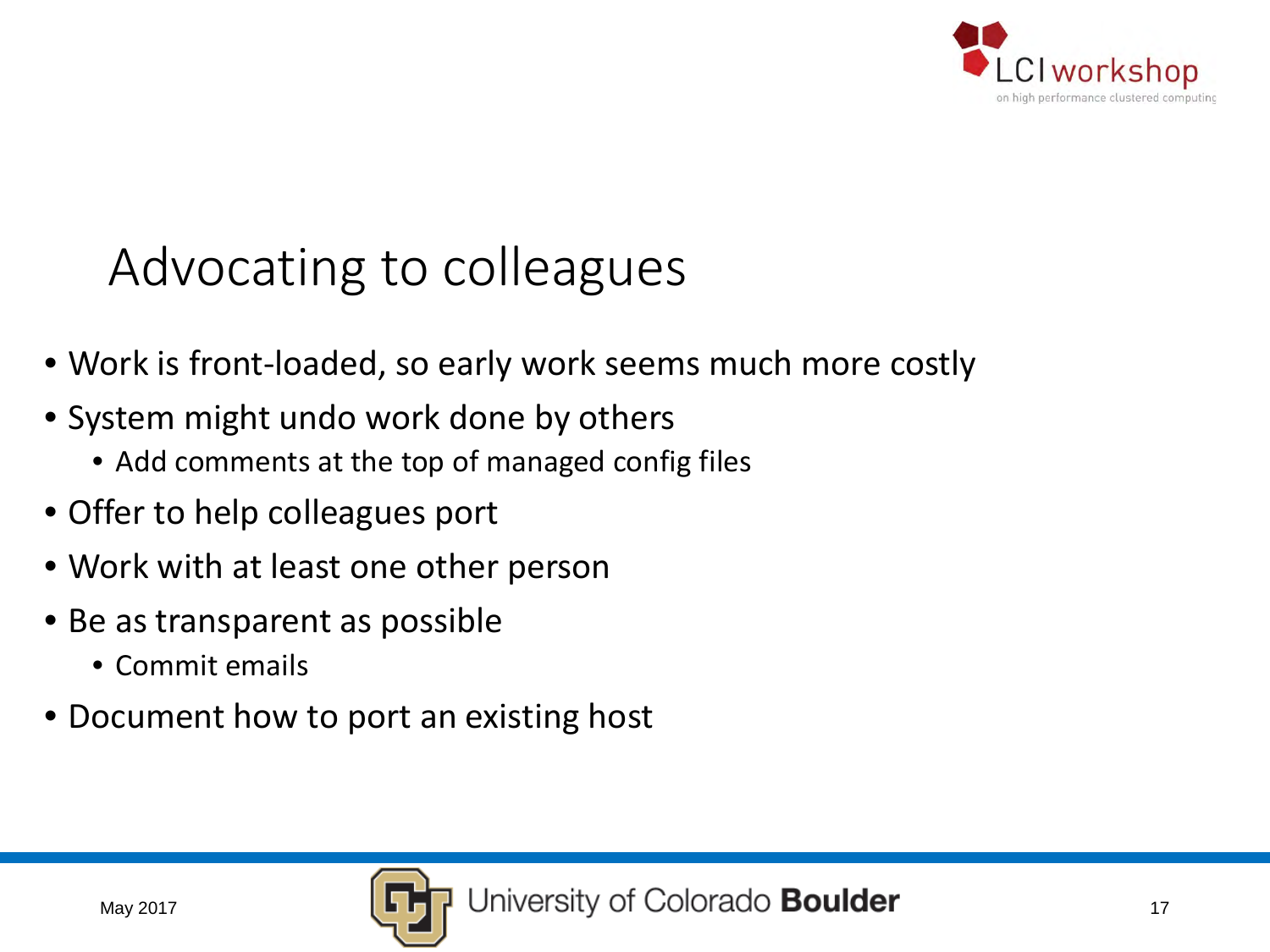

### Advocating to management

- Work more efficiently (get more done)
- Not an all-or-nothing proposition: start with a few systems and go slow
- Document and report success stories
	- Deployment speed improvements
	- Patch deployment improvements
	- Peer review anecdotes
	- Corrections made